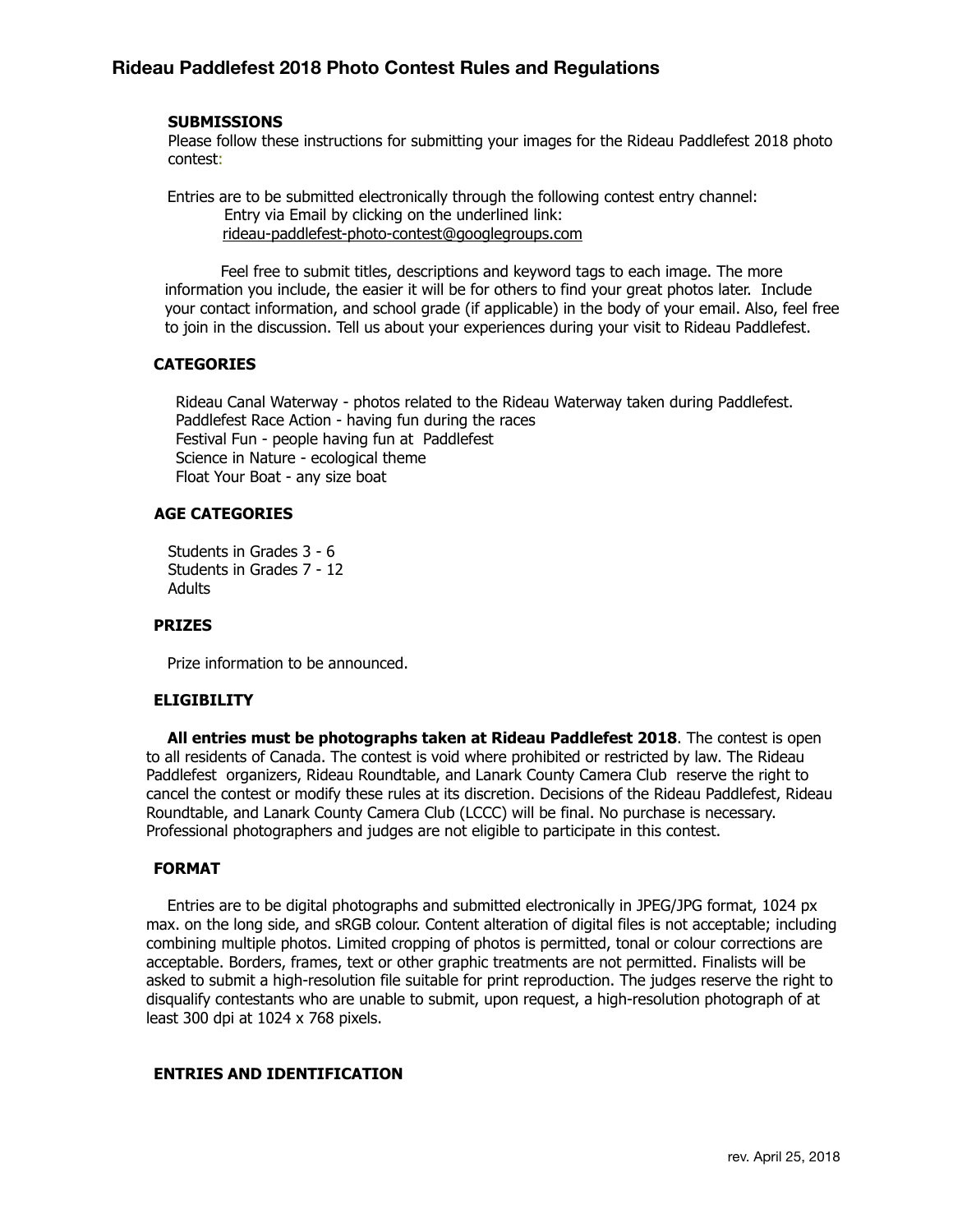# **Rideau Paddlefest 2018 Photo Contest Rules and Regulations**

 Photographs entered must not have been previously published. Entrants must own all rights to the photographs submitted. As such, entrants hold the Rideau Paddlefest, Rideau Roundtable, LCCC, and the contest sponsors harmless from any breach of copyright. Photographs that have been published in a magazine or newspaper (except online) are not eligible. Photographs that violate or infringe upon another person's copyright are not eligible. For a photo in which a person is recognizable, a model release is required. Model releases are the responsibility of the entrant and must be presented in the event the photo is a winner. Photographs must have been shot during Rideau Paddlefest 2018, June 2, 2018.

 Entries must be submitted online via the contest entry channel as outlined above. Judges reserve the right to place the entry in the appropriate category. The Rideau Paddlefest, Rideau Roundtable, and LCCC hold the right to disqualify entries with inappropriate content.

### **PUBLICATION**

 Winners' names and photographs may be published in the future. The Rideau Paddlefest, and Rideau Roundtable, reserve the non-exclusive right to publish any entry and/or use any entry in promotional and advertising materials. Photos published will be credited to the photographer where possible.

### **DEADLINE**

 All entries uploaded through the various contest entry channels outlined above must be received prior to 5:00 pm EST, Saturday, June 9, 2018.

## **JUDGING**

Judges are members of the Lanark County Camera Club (LCCC) and invited guests. The judges reserve the right, at their discretion, to disqualify or discount any entrant, and/or image. Winners will be notified by email or social media messaging ONLY by 5:00 pm EST, Saturday, June 23, 2018.. Decision of the judges is final.

# **RESPONSIBILITY**

 This Contest is governed by the laws of Ontario and the laws of Canada applicable therein, and is subject to all applicable federal and provincial laws and regulations. By entering this Contest, the entrant agrees that the courts of the Province of Ontario shall have jurisdiction to entertain any action or other legal proceedings based on any provision of the Rules or the running of this Contest. The contestant hereby irrevocably attorns to the exclusive jurisdiction of the courts of the Province of Ontario.

 The entrant expressly acknowledges and agrees that the Rideau Paddlefest, Rideau Roundtable, and Lanark County Camera Club, including any of its authorized agents:

- are not liable to the contestant for any damages or loss of any kind arising out of, or in connection with, participation in the Contest;
- cannot guarantee that any of the entrant's personal information transmitted through the internet or the application will remain confidential or secure;
- have no control over and are not responsible for any use or misuse including, but not limited, to any alteration, modification, reuse or distortion of the photograph(s) that may occur or be caused by third parties;
- will not be monitoring and have no control over third parties' use or misuse of the photograph(s) displayed on any website or in any other publication; and
- assume no responsibility for lost or late entries or for incomplete computer transmissions, internet traffic congestion or any other technical problems or failures.